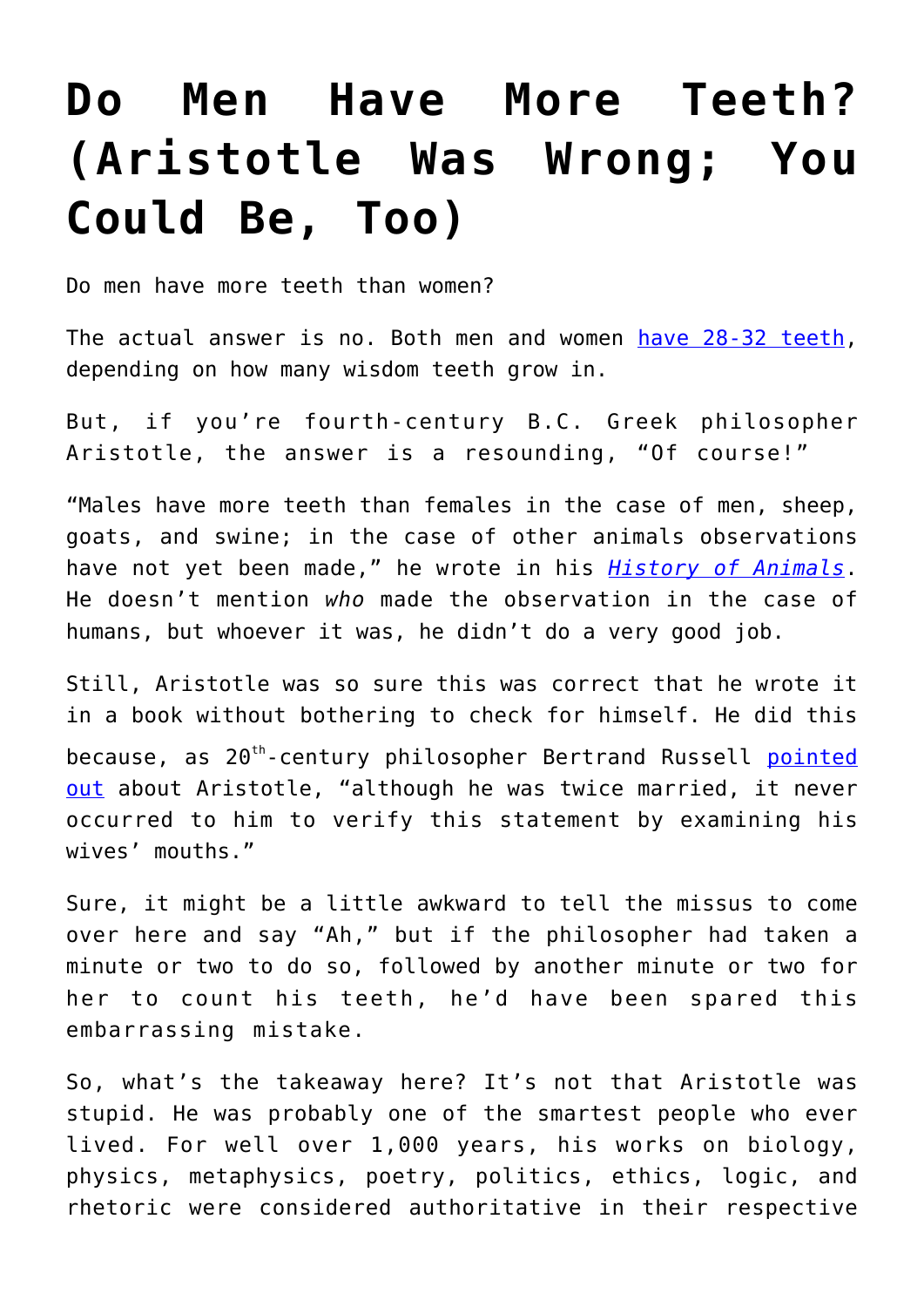fields. Many of these works are still studied today, and not just as historical curiosities.

In his book *[Amusing Ourselves to Death](https://www.amazon.com/Amusing-Ourselves-Death-Discourse-Business/dp/014303653X)*, Neil Postman explains how a brilliant thinker like Aristotle could make such a seemingly foolish error: "[T]o the Greeks of Aristotle's time, and for two thousand years afterward, scientific truth was best discovered and expressed by deducing the nature of things from a set of self-evident premises."

Aristotle, like all fourth-century-B.C. Greeks, [thought of](https://www.firstthings.com/article/1998/11/what-aquinas-never-said-about-women) [women as defective men](https://www.firstthings.com/article/1998/11/what-aquinas-never-said-about-women). Male sperm, he wrote, always tried to produce a male baby; only in cases when the sperm somehow fell short would a girl be born. With this in mind, it makes sense that Aristotle wouldn't bother taking a gander at Mrs. Aristotle's pearly whites. Knowledge came from deduction, not from observation. If women were deficient in other areas, then it made logical sense for them to be deficient in tooth count too.

But again, there's a risk of drawing the wrong conclusion. The lesson here is not that the Ancient Greeks were stupid and sexist compared to us enlightened moderns. It is simply that even the most brilliant thinkers can have huge blind spots due to assumptions they've unconsciously absorbed from their surrounding culture.

I'm no Aristotle, and you, dear reader, probably aren't either. It would be wise for us to stay humble and accept that many of the truths we hold to be self-evident are nothing of the kind. For example, "black lives matter" is a statement that most modern people (whatever their disagreements with the BLM organization itself may be) would see as obviously true. But the ideas underlying that claim—that every human life is equally precious, that the poor and downtrodden have a special claim on our sympathy and support, that racial intolerance is evil—would have baffled Aristotle. He took it as given that the people who made up the lower classees were inferior by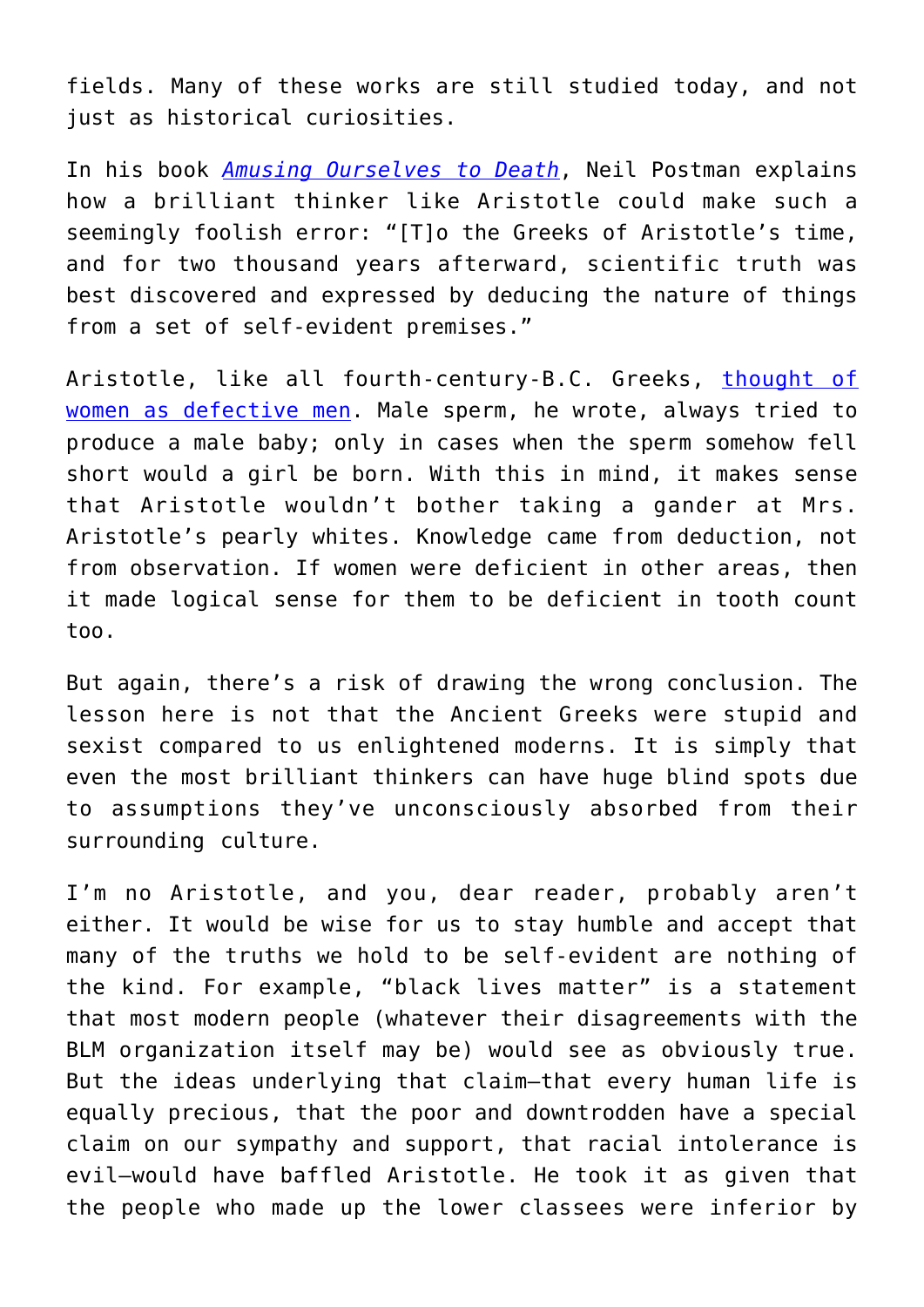nature and fit only for slavery. He considered non-Greeks to be "[barbarians](https://ceasefiremagazine.co.uk/in-theory-aristotle-2/#:~:text=Aristotle%20believes%20there%20are%20certain,their%20inability%20to%20exercise%20reason.&text=Non%2DGreeks%2C%20considered%20to%20be,should%20rule%20the%20)" (because, to Greek ears, their languages [sounded like harsh gibberish: "Bar bar bar"\)](https://www.history.com/news/where-did-the-word-barbarian-come-from#:~:text=The%20ancient%20Greek%20word%20%E2%80%9Cb%C3%A1rbaros,%E2%80%9Cbar%20bar%20bar%E2%80%9D).&text=It%20was%20the%20ancient%20Romans,the%20use%20of%20the%20term.).

Today we condemn these ideas, but it's important to remember that someday we'll be the ones in the crosshairs. Many practices and ways of thinking that today seem perfectly natural to us would have been seen as absurd or monstrous 1,000 years ago, and they might well be seen the same way 1,000 years from now.

You may well ask, which ones? Perhaps it will be our obsession with screens, or our sexual mores. Maybe it will be our faith in democracy, our deference to science, or our individualistic approach to religion and spirituality. It's hard to say. It's like asking a fish to talk about water.

When I was a high school teacher, my students often complained about the classical curriculum. "Why do we have to learn this stuff? Who cares how many wives King Henry VIII cheated on? When are we ever going to use this?"

My response was always the same, "Why would you only want to learn things that are 'useful'? Useful to whom?" Useful knowledge, by my students' definition, would be knowledge that was directly applicable in the cultural, political, and economic conditions of 21<sup>st</sup>-century America. To refuse to learn anything that isn't "useful" is to agree to only know what the powers-that-be want you to know.

Such an education makes one a cog in a machine. Aristotle distinguished between "useful" fields of study, which in his opinion were fit only for slaves, and the "liberal arts," which made those who studied them into free men capable of questioning the assumptions that governed the world around them. I don't share the philosopher's contempt for productive labor, but he's absolutely right about the second point.